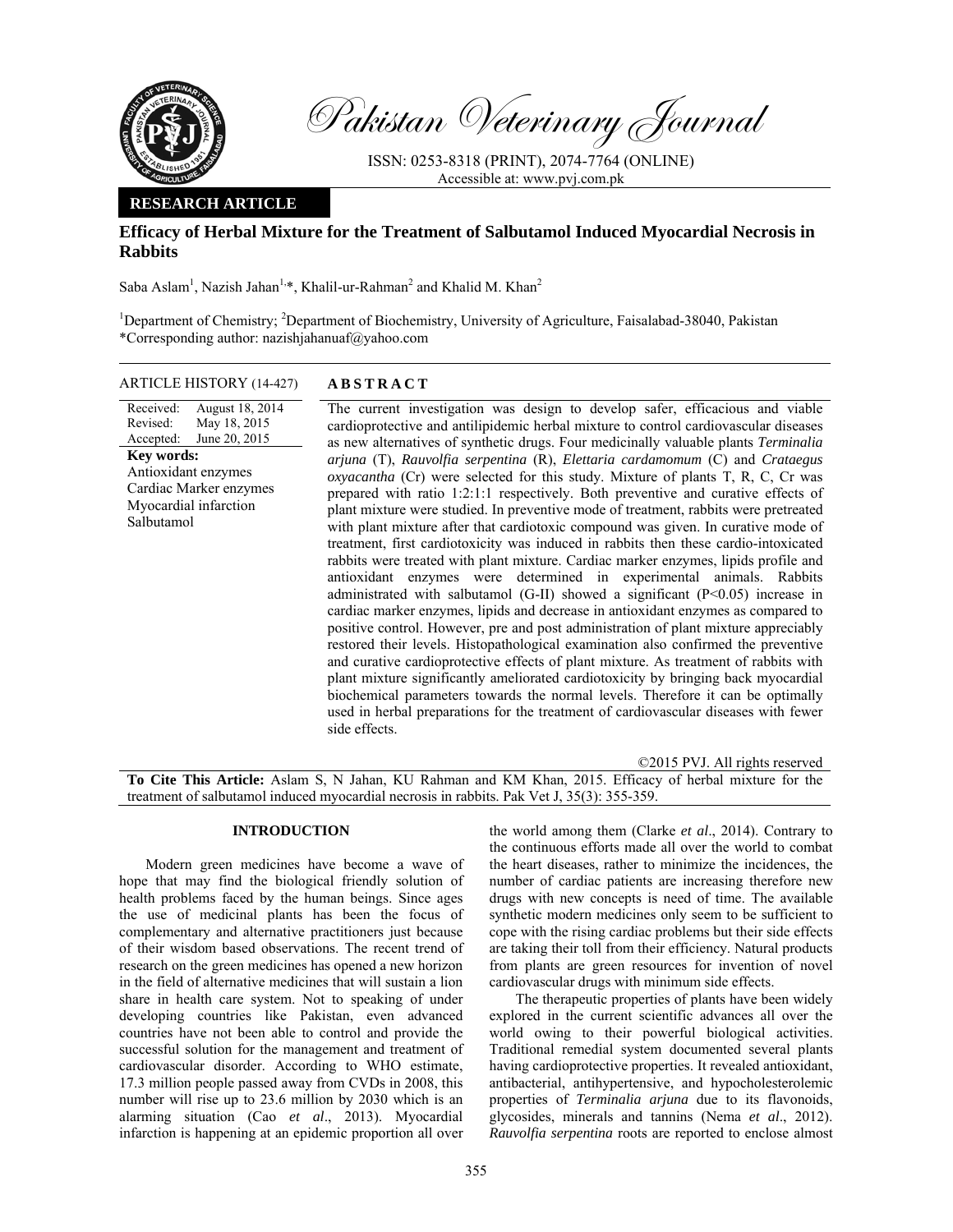50 indole alkaloids (Deshmukh *et al*., 2012). *Elettaria cardamomum* seeds are documented to use for the treatment of cardiac disorders (Verma *et al*., 2009). *Crataegus oxyacantha* flowers, leaves and berries are reported to possess a diversity of flavonoid compounds (Rasmussen, 2011). Limited reports are available on mixture of medicinal plants. Plants when used in mixture show better potential because of synergetic effect and exhibit fewer side effects (Tende *et al*., 2015). It is therefore preferable to use herbal mixture instead of depending on single herb (Prince *et al*., 2008; Baber *et al*., 2012; Rajalakshmy *et al*., 2011).

This study has been designed and executed with objective to develop safer, efficacious and viable herbal mixture to control cardiovascular disorder as new alternatives of synthetic drugs. Four medicinally important plants including *Terminalia arjuna*, *Rauvolfia serpentina*, *Elettaria cardamomum* and *Crataegus oxyacantha* has been used to prepare a mixture with ratio 1:2:1:1 respectively, in order to enhance their cardioprotective action and to dispose of unwanted effects.

#### **MATERIALS AND METHODS**

**Plant material and preparation of mixture**: Four medicinally important plants (*Terminalia arjuna-*bark; *Rauvolfia serpentina*-roots; *Elettaria cardamomum*-fruit; *Crataegus oxyacantha*-fruit) were selected. Methanolic extracts were prepared to elicit bioactive constituents of plants. Methanolic extract of *Crataegus oxyacantha* was purchased from market. Other plants parts were air dried and grinded to powdered form. Powdered plant material was elicited with methanol in a reflux apparatus for 1 hour (plant versus solvent 1:10) (Aslam *et al*., 2012).

Different mixtures of these plants were prepared by varying their ratio and assessed for antioxidant potential (in-vitro). However, plant mixture T, R, C, Cr with ratio 1:2:1:1 exhibited maximum antiradical activity. Thereby, this plant mixture was chosen for the estimation of cardioprotective potential in animal model. This plant mixture was administrated to rabbits in the experimental period for the determination of cardioprotective potential. Both preventive and curative effects of plant mixture were studied by its pre and post administration.

**Evaluation of cardioprotective activity:** Male albino rabbits (n=21) of age 10-12 months weighing 1-1.5 kg were chosen for the evaluation of cardioprotective activity. The animals were housed in a well-ventilated animal house under standard conditions of environment with free access of water and diet *ad libitum*, under a 12h light/dark cycle. They were kept for one week adaptation period before the commencement of the experiment.

**Biochemical assessment:** Serum separated from blood samples was used for analysis of cardiac marker enzymes (creatine kinase-MB fraction CK-MB, aspartate transaminase AST, lactate dehydrogenase LDH, and alanine transaminase ALT) and lipids (triglycerides TG, low density lipoprotein cholesterol LDL-C, high density lipoprotein cholesterol HDL-C and total cholesterol TC) with commercially obtainable kits. Antioxidant Enzymes

**Experimental design:** After *acclimatization* period, animals were alienated into 7 groups. Every group consists of 3 rabbits.

| Group<br>No. | Group name                 | Treatment                                                                                                                          |
|--------------|----------------------------|------------------------------------------------------------------------------------------------------------------------------------|
|              | Positive control           | Standard diet only.                                                                                                                |
| Ш            | Negative control           | Salbutamol only.                                                                                                                   |
| Ш            | <b>Baseline</b>            | Plant mixture 100mg/kg for 3 days.                                                                                                 |
| IV           | Preventive                 | Plant mixture 100mg/kg (21 days)<br>afterward salbutamol 60mg/kg (3 days).                                                         |
| v            | Curative                   | Salbutamol 60mg/kg (3 days) afterward<br>plant mixture 500mg/kg (5 days).                                                          |
|              | Herbal                     | Salbutamol 60mg/kg (3 days) afterward                                                                                              |
| VI           | formulation                | herbal formulation (gemmo b-up, 500mg/kg                                                                                           |
|              | curative                   | bw.) for 5 days.                                                                                                                   |
| VII          | Synthetic drug<br>Curative | Salbutamol 60mg/kg (3 days) afterward<br>Captopril (25 mg/kg), Amlodipine Besylate<br>(5 mg/kg) and Atenolol (25mg/kg) for 5 days. |

Catalase (CAT), Superoxide Dismutase (SOD) and Glutathione Peroxidase (GPx) were estimated in heart tissues (Hameed *et al*., 2008).

**Histopathological Examination:** Hearts sections were cut at 5 µm and stained with hematoxylin and eosin and observed in a light microscope for histoarchitectural alterations.

**Statistical analysis:** All assessments were performed in triplicate and results were presented as mean±SE. Data were analyzed by one way ANOVA followed by Tukey's multiple comparison tests. P<0.05 was regarded as significant.

#### **RESULTS**

**Preventive effect of plant mixture on cardiac markers and lipid profile:** Table 1 presented the preventive effect of plant mixture on the levels of cardiac marker enzymes and lipid profile. Cardiotoxicity induced with salbutamol  $(G-H)$  exhibited a significant  $(P<0.05)$  increase in the level of cardiac enzymes (ALT, AST, Ck-MB, LDH) and lipids (TG, TC and LDL-C) whereas significant decrease (P<0.05) in the level of HDL-C (good cholesterol) as compared to positive control (G-I).

**Baseline changes:** Administration of plant mixture for 21 days to trial animals did not alter the level of cardiac enzymes and lipids as compared to positive control (G-I). A minor change in group III levels could be seen due to other components of the extract. These variations can be avoided by removing the other ineffectual constituents of the extract. These results were statistically insignificant (P>0.05) as compared to positive control.

**Curative effect of plant mixture on cardiac markers and lipid profile:** Table 2 and 3 depicted the curative effects of plant mixture on the levels of cardiac markers and lipid profile. Salbutamol induction to trial animals (G-II) significantly increased the level of all cardiac enzymes and altered the level of lipids due to its cardiotoxic effects. Lipids level increased by the administration of salbutamol except HDL (good cholesterol). HDL-C level decreased from its normal level in G-II (negative control). However, after treatment with plant mixture (G-V) significantly (P<0.05) restored the level of cardiac markers and lipids towards normal in dose dependent way. Plant mixture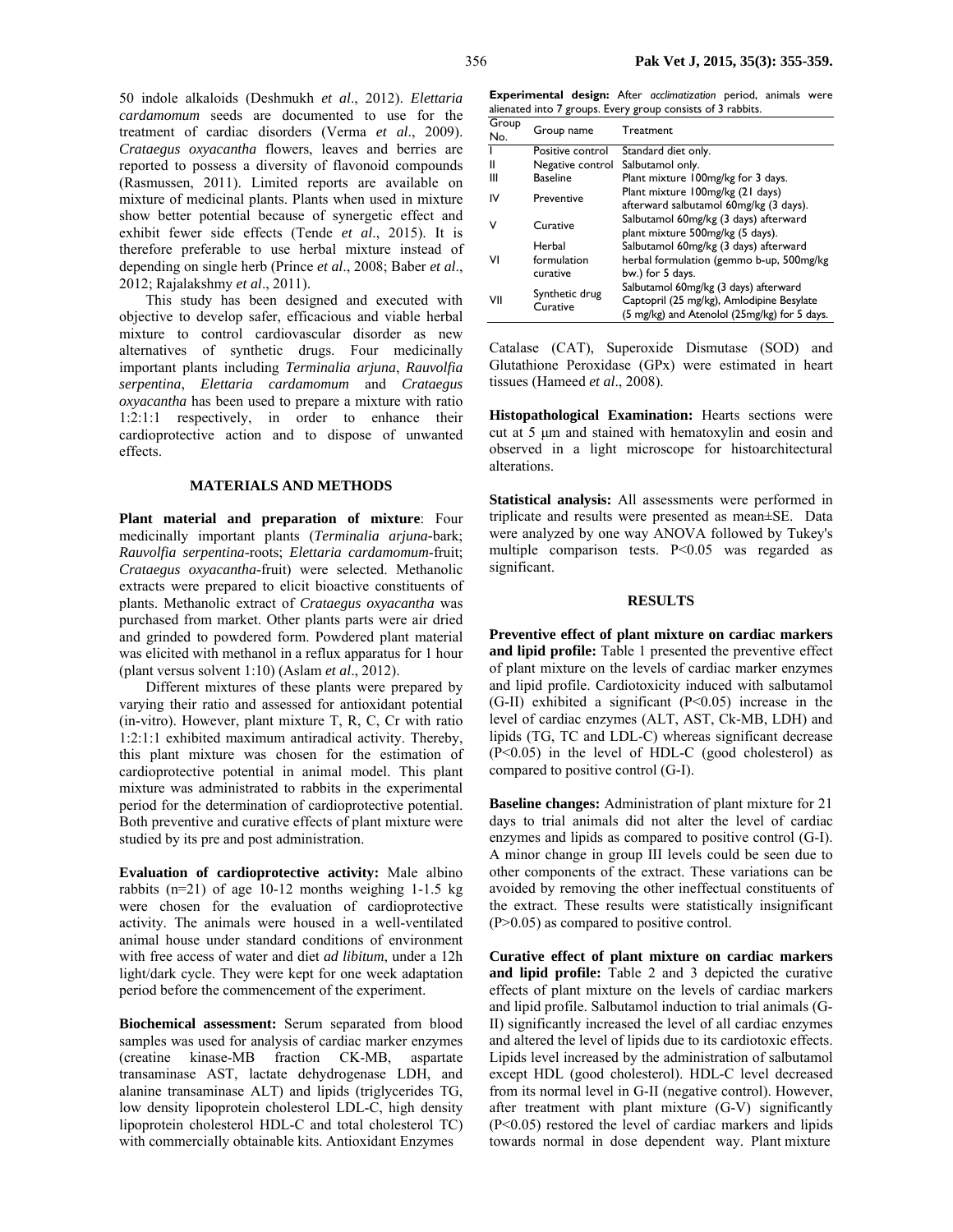**Table 1:** Preventive cardioprotective potential of plant mixture on cardiac marker enzymes and lipids in different experimental groups

| Parameters | Concentration (mg/dL) in different groups |                              |                              |                              |  |  |
|------------|-------------------------------------------|------------------------------|------------------------------|------------------------------|--|--|
|            | G-I                                       | G-II                         | G-III                        | G-IV                         |  |  |
| <b>ALT</b> | 44.1 $\pm$ 0.9 <sup>a</sup>               | $197.2 \pm 1.13^b$           | 44.15±0.68 <sup>a</sup>      | $48.3 \pm 1.09$ <sup>c</sup> |  |  |
| AST        | $39.2 \pm 0.3$ <sup>a</sup>               | $165.4 \pm 0.51^b$           | $39.11 \pm 0.5^a$            | $66.2 \pm 1.7$ °             |  |  |
| CK-MB      | $44.39 \pm 0.5^a$                         | $88.7 \pm 1.34^b$            | $44.4 \pm 0.34$ <sup>a</sup> | $50.4 \pm 0.5$ <sup>c</sup>  |  |  |
| <b>LDH</b> | $433.1 \pm 1.1^a$                         | $834 \pm 1.64^b$             | $433.5 \pm 0.56^a$           | $453.8 \pm 2.9$ <sup>c</sup> |  |  |
| TG         | 184.9±1.34 <sup>a</sup>                   | $338.1 \pm 2.8^b$            | $185.1 \pm 0.2$ <sup>a</sup> | $200.1 \pm 2.3$ <sup>c</sup> |  |  |
| TC.        | $69.1 \pm 1.11$ <sup>a</sup>              | $185.4 \pm 1.5^b$            | $69.7 \pm 0.12$ <sup>a</sup> | $83.6 \pm 2.1$               |  |  |
| LDL-C      | $33.4 \pm 0.11$ <sup>a</sup>              | $69.5 \pm 0.45^b$            | $33.8 \pm 0.41$ <sup>a</sup> | $35 \pm 2.21$ <sup>a</sup>   |  |  |
| HDL-C      | $31.5 \pm 0.05^a$                         | $22.2 \pm 0.21$ <sup>b</sup> | $32.0 \pm 0.3$ <sup>a</sup>  | $37 \pm 1.19^c$              |  |  |

Values (mean±SE) bearing different superscript differ significantly (P<0.05). G-1 (positive control) received normal diet, G-II (negative control) received three doses of salbutamol 60mg/kg, G-III (baseline group) received plant mixture (100mg/kg) for 21 days and G-IV (preventive group) received plant mixture 100mg/kg (21 days) afterward salbutamol 60mg/kg (3 days). ALT (alanine transaminase), AST (aspartate transaminase), CK-MB (creatine kinase-MB fraction), LDH (lactate dehydrogenase), TG (triglycerides), TC (total cholesterol) LDL-C (low density lipoprotein cholesterol) and HDL-C (high density lipoprotein cholesterol).

exhibited curative results comparable to both standards (G-VI and VII).

**Effect of plant mixture on antioxidant enzymes:** Table 4 showed significant (P<0.05) decline in the level of all antioxidant enzymes in salbutamol treated animals (G-II) as compared to untreated animals (G-I). Baseline group (G-III) which was only treated with plant mixture exhibited noteworthy increase in antioxidant enzymes activities. Pretreatment with plant mixture (G-IV) significantly (P<0.05) protected against cardiac injury and prevented decrease in the level of antioxidant enzymes. Only superoxide dismutase level was slightly decreased from its normal level. Catalase and Glutathione peroxidase levels were higher than their normal levels. Post treatment of cardio intoxicated rabbits (G-V) with plant mixture restored and increased the level of all antioxidant enzymes as compared to positive control. Standard herbal formulation (G-VI) also not only restored the level of antioxidant enzymes but raised their levels from normal values. However, synthetic drug curative (G-VII) was unable to restore SOD level.

**Histopathological examination:** Histopathological examination of positive control (G-I) showed obvious integrity of myocardial cell membrane and intact cardiomyocytes (Fig.1a). No Inflammatory cell penetration was observed. Whereas negative control (G-II) showed cardiomyolysis, congestion and severe necrotic changes in heart (Fig.1b). The nuclei were found to be hyperchromatic and pyknotic. However, pre and post treatment rabbits with plant mixture prevented and cured cardiac injury. They showed less degree of necrosis and decreased infiltration of inflammatory cell. Preventive group (G-IV) rabbit's histoarchitecture was almost similar to that of G-I (Fig.1c). Photomicrograph of curative group (G-V) showed minor muscle damage.

### **DISCUSSION**

Chemically provoked myocardial necrosis is a wellrecognized typical model to examine the valuable outcomes of numerous drugs/medicinal plants on cardiac dysfunction (Ahsan *et al*., 2014; Sahreen *et al*., 2014). Salbutamol (Sal) is an artificial catecholamine and  $\beta_2$ adrenergic agonist. Catecholamines are significant controllers of myocardial contractility and metabolism. Their excess quantity leads to ischemia, hypoxia and necrosis as a result of myocardial hyperactivity and coronary hypertension (Jahan *et al*., 2012; Yousefi *et al*., 2013; Beaulah *et al*., 2014). Salbutamol brings about severe myocardium stress and necrosis of the heart muscles due to its structural similarity with isoproterenol. Cardiac marker enzymes measurement particularly Creatine kinase (Ck-MB), Alanine transaminase (ALT), lactate dehydrogenase (LDH) and Aspartate transaminase (AST) act as diagnostic feature to determine the severity

**Table 2:** Curative effect of plant combination on the level of cardiac marker enzymes in different experimental groups

|                |              | Enzymes concentration (IU/L) in different groups |                               |                               |                                |                                |
|----------------|--------------|--------------------------------------------------|-------------------------------|-------------------------------|--------------------------------|--------------------------------|
| <b>Enzymes</b> | Experimental |                                                  |                               | <b>Experimental Groups</b>    |                                |                                |
|                | days         | G-I                                              | G-II                          | $G-V$                         | G-VI                           | $G-VIII$                       |
|                |              | $44.3 \pm 1.01$ <sup>a</sup>                     | $197.2 \pm 1.13^b$            | $123.2 \pm 1.1^{\circ}$       | $169.50 \pm 1.8$ <sup>d</sup>  | $141.66 \pm 1.2$ <sup>e</sup>  |
|                |              | $44.6 \pm 1.31$ <sup>a</sup>                     | $196.5 \pm 1.89^b$            | $119.4 \pm 1.95$ <sup>c</sup> | $106.5 \pm 1.44$ <sup>c</sup>  | $137.4 \pm 1.6^{\circ}$        |
| <b>ALT</b>     |              | $43.9 \pm 1.21$ <sup>a</sup>                     | $198.25 \pm 1.9^b$            | $103.3 \pm 1.11$ <sup>c</sup> | $103.5 \pm 1.76$ <sup>c</sup>  | $106.5 \pm 1.9^{\circ}$        |
|                |              | 44.7±0.87 <sup>a</sup>                           | $195.6 \pm 1.3^{b}$           | $101.1 \pm 0.9^{\circ}$       | 93.40 $\pm$ 1.34 $\textdegree$ | $104.66 \pm 0.9^{\circ}$       |
|                |              | 44.1 $\pm$ 0.9 <sup>a</sup>                      | $197.5 \pm 1.6^b$             | $62.3 \pm 0.3$ f              | $61.50 \pm 0.78$ <sup>f</sup>  | $64.60 \pm 1.67$ <sup>f</sup>  |
|                |              | $45.3 \pm 0.22$ <sup>a</sup>                     | $165.4 \pm 0.51$ <sup>b</sup> | $91.33 \pm 1.89$ <sup>c</sup> | 87.70±0.65°                    | $140.0 \pm 2.5$ <sup>d</sup>   |
|                |              | $45.6 \pm 0.27$ <sup>a</sup>                     | $166.1 \pm 1.89^b$            | $82.33 \pm 1.21$ °            | $56.90 \pm 0.49$ <sup>e</sup>  | $97.66 \pm 1.99$ <sup>c</sup>  |
| <b>AST</b>     |              | $45.2 \pm 1.1^a$                                 | $165.8 \pm 1.76^b$            | $87.33 \pm 1.5$ °             | 53.40±0.89 <sup>e</sup>        | 88.33±1.24°                    |
|                |              | $45.1 \pm 0.9^a$                                 | $165.1 \pm 1.11^b$            | $58.33 \pm 1.3^e$             | 46.20±0.19a                    | 47.0±0.76a                     |
|                |              | $45.9 \pm 0.1^a$                                 | $164.9 \pm 1.21^b$            | $44.2 \pm 0.33$ <sup>a</sup>  | $44.50 \pm 0.7^{\circ}$        | $46.6 \pm 0.66a$               |
|                |              | $44.5 \pm 0.23$ <sup>a</sup>                     | $88.7 \pm 1.34^b$             | $70.1 \pm 1.55$ <sup>c</sup>  | $74.50 \pm 1.3$ <sup>c</sup>   | 59.8±0.1 $1d$                  |
|                |              | $43.4 \pm 0.12$ <sup>a</sup>                     | $88.8 \pm 1.65^{\circ}$       | $64.66 \pm 1.78$ <sup>c</sup> | $64.50 \pm 1.7$ °              | $51.0 \pm 0.78$ <sup>d</sup>   |
| CK-MB          |              | $44.7 \pm 0.5^{\text{a}}$                        | $89.9 \pm 1.56^{\circ}$       | 53.33±0.74 <sup>d</sup>       | $61.40 \pm 0.98$ <sup>c</sup>  | 47.66±0.98a                    |
|                |              | $45.0 \pm 0.7$ <sup>a</sup>                      | $88.7 \pm 1.01^b$             | $48.33 \pm 0.9^a$             | 59.40 $\pm$ 0.46 <sup>d</sup>  | $45.33 \pm 0.37$ <sup>d</sup>  |
|                |              | 44.1 $\pm$ 0.8 <sup>a</sup>                      | $89.1 \pm 0.87^{\circ}$       | $45.4 \pm 0.43$ <sup>a</sup>  | $48.23 \pm 0.33$ <sup>a</sup>  | $44.33 \pm 0.56a$              |
|                |              | $433.5 \pm 1.1^a$                                | $834 \pm 1.64^b$              | 763.66±1.2 <sup>c</sup>       | $810.5 \pm 1.97$ <sup>b</sup>  | $613.9 \pm 0.31$ <sup>d</sup>  |
|                |              | $432.9 \pm 1.4^a$                                | $835.1 \pm 2.4^b$             | 738.5±2.25°                   | $571.5 \pm 1.20^{\circ}$       | 546.66±0.5 <sup>e</sup>        |
| <b>LDH</b>     |              | $434.4 \pm 1.6^a$                                | $834.7 \pm 3.7$ <sup>b</sup>  | $688.1 \pm 2.9$ <sup>d</sup>  | 534.6±1.54 <sup>e</sup>        | $533.33 \pm 1.2$ <sup>e</sup>  |
|                |              | $433.1 \pm 1.4^a$                                | $835.6 \pm 6.9^b$             | $566.3 \pm 1.67$ <sup>e</sup> | 488.5±1.88 <sup>a</sup>        | $468.33 \pm 0.89$ <sup>f</sup> |
|                |              | $432.7 \pm 1.2^a$                                | $835.3 \pm 1.43^b$            | 435.4±1.99 <sup>a</sup>       | 429.4±1.93 <sup>a</sup>        | 495.8±0.76 <sup>f</sup>        |

Values (mean±SE) bearing different superscript differ significantly (P<0.05). G-1(positive control) received normal diet, G-II (negative control) received three doses of salbutamol 60mg/kg, G-III (baseline group) received plant mixture (100mg/kg) for 21 days and G-V (curative) received salbutamol 60mg/kg (3 days) afterward plant mixture 500mg/kg (5 days), G-VI (herbal formulation) received salbutamol 60mg/kg (3 days) afterward herbal formulation 500mg/kg (5 days), G-VII (synthetic drug) received salbutamol 60mg/kg (3 days) afterward captopril (25 mg/kg), amlodipine besylate (5 mg/kg) and atenolol (25mg/kg) for 5 days. ALT (alanine transaminase), AST (aspartate transaminase), CK-MB (creatine kinase-MB fraction) and LDH (lactate dehydrogenase).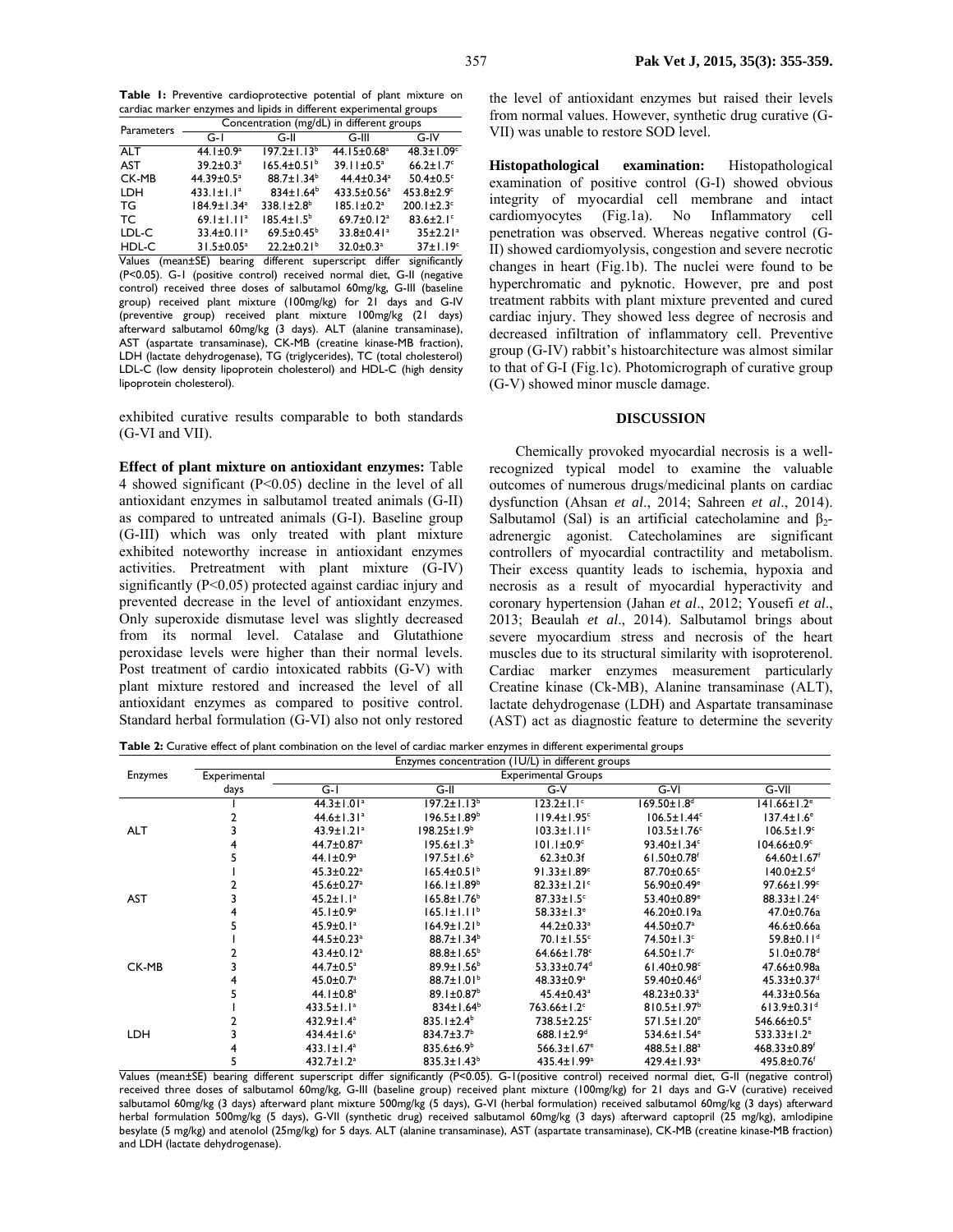**Table 3:** Curative effect of plant mixture on lipid profile) in different experimental groups

|        |              | Lipids concentration (mg/dL) in different groups |                               |                               |                               |                               |
|--------|--------------|--------------------------------------------------|-------------------------------|-------------------------------|-------------------------------|-------------------------------|
| Lipids | Experimental |                                                  |                               | <b>Experimental Groups</b>    |                               |                               |
|        | days         | $G-I$                                            | $G-H$                         | $G-V$                         | $G-N$                         | $G-VII$                       |
|        |              | $184.3 \pm 1.67$ <sup>a</sup>                    | $338.1 \pm 2.8^b$             | $280.1 \pm 1.65$ <sup>c</sup> | 290.8±1.23°                   | $344.5 \pm 2.5^{\circ}$       |
| TG     |              | $184.1 \pm 1.1^a$                                | $339.4 \pm 1.54^b$            | $272.5 \pm 1.78$ <sup>c</sup> | $206.5 \pm 2.33$ <sup>c</sup> | $310.3 \pm 2.8$ <sup>b</sup>  |
|        |              | $183.6 \pm 1.4^a$                                | 338.6±1.87 <sup>b</sup>       | $219.5 \pm 1.21$ <sup>c</sup> | $187.1 \pm 1.88^a$            | $273.6 \pm 1.26$ <sup>c</sup> |
|        |              | $185.2 \pm 1.1^a$                                | $338.3 \pm 1.22^b$            | $193.4 \pm 1.34^a$            | $185.3 \pm 1.35^a$            | $244.7 \pm 1.66$ <sup>c</sup> |
|        |              | $183.8 \pm 1.9^a$                                | $340.2 \pm 2.1^{\circ}$       | $181.1 \pm 0.43^a$            | $183.5 \pm 1.66^a$            | $229.1 \pm 2.3$ c             |
| ТC     |              | $69.4 \pm 0.9$ <sup>a</sup>                      | $185.4 \pm 1.5^{\circ}$       | $129.6 \pm 1.5$ <sup>c</sup>  | $125.5 \pm 0.77$ <sup>c</sup> | $135.6 \pm 1.4^c$             |
|        |              | $68.3 \pm 1.5^a$                                 | $187.3 \pm 1.35^{\circ}$      | $104.3 \pm 1.11$ <sup>c</sup> | $101.2 \pm 0.94$ <sup>c</sup> | $105.3 \pm 1.9^{\circ}$       |
|        |              | $68.1 \pm 0.6^a$                                 | $188.2 \pm 1.97$ <sup>b</sup> | $77.6 \pm 1.45$ <sup>d</sup>  | $86.5 \pm 1.39$ <sup>c</sup>  | $91.3 \pm 1.1$ <sup>c</sup>   |
|        |              | $68.9 \pm 0.45$ <sup>a</sup>                     | $187.1 \pm 1.43^b$            | 73.3±0.77 <sup>d</sup>        | 74.6±1.49 <sup>d</sup>        | $89.9 \pm 0.9$ <sup>c</sup>   |
|        |              | $69.1 \pm 0.32$ <sup>a</sup>                     | $188.6 \pm 1.6^b$             | 68.1 $\pm$ 0.89 <sup>a</sup>  | $69.6 \pm 0.55$ <sup>a</sup>  | $84.2 \pm 1.2$ <sup>c</sup>   |
| LDL-C  |              | $33.1 \pm 0.44^a$                                | $69.5 \pm 0.45^{\circ}$       | $63.94 \pm 0.24^b$            | 59.13±0.65 $\textdegree$      | 48.7±0.26c                    |
|        |              | $33.7 \pm 0.67$ <sup>a</sup>                     | $67.3 \pm 0.47$ <sup>b</sup>  | $57.4 \pm 0.11$ <sup>c</sup>  | $44.5 \pm 0.47$               | $47.5 \pm 0.46$               |
|        |              | $33.6 \pm 0.34$ <sup>a</sup>                     | 68.7 $\pm$ 0.21 <sup>b</sup>  | $51.3 \pm 0.34$ <sup>c</sup>  | $39.3 \pm 0.66$ <sup>c</sup>  | 36.6±0.87 <sup>a</sup>        |
|        |              | $34.9 \pm 0.69^{\circ}$                          | $67.5 \pm 1.43^b$             | $34.2 \pm 0.25$ <sup>a</sup>  | $35.5 \pm 0.57$ <sup>a</sup>  | $35.7 \pm 0.5^{\circ}$        |
|        |              | $33.1 \pm 0.54$ <sup>a</sup>                     | $68.3 \pm 0.98$ <sup>b</sup>  | $32.3 \pm 1.45^a$             | $34.2 \pm 0.43$ <sup>a</sup>  | $35.3 \pm 0.5^{\circ}$        |
| HDL-C  |              | $30.4 \pm 0.21$ <sup>a</sup>                     | $22.2 \pm 0.21$ <sup>b</sup>  | $23.9 \pm 0.45^{\circ}$       | $19.2 \pm 0.23^b$             | $21.4 \pm 0.3^b$              |
|        |              | $31.5 \pm 0.27$ <sup>a</sup>                     | $22.5 \pm 0.34^b$             | $25.6 \pm 0.56^{\circ}$       | $23.1 \pm 0.41^b$             | $23.1 \pm 0.4^b$              |
|        |              | $30.1 \pm 0.5^a$                                 | $22.9 \pm 0.45^{\circ}$       | $25.5 \pm 0.65^{\circ}$       | $27.3 \pm 0.33$ <sup>a</sup>  | $27.3 \pm 0.1^a$              |
|        |              | $31.6 \pm 0.4^a$                                 | $22.4 \pm 0.1^b$              | $29.1 \pm 0.21$ <sup>a</sup>  | $28.1 \pm 0.11$ <sup>a</sup>  | $29.7 \pm 0.3^a$              |
|        |              | $30.4 \pm 0.11$ <sup>a</sup>                     | $22.2 \pm 0.33^b$             | $32.3 \pm 0.81$ <sup>a</sup>  | $30.5 \pm 0.41$ <sup>a</sup>  | 40.6 $\pm$ 0.41 $\degree$     |

Values (mean±SE) bearing different superscript differ significantly (P<0.05). TG (triglycerides), TC (total cholesterol) LDL-C (low density lipoprotein cholesterol) and HDL-C (high density lipoprotein cholesterol). Groups remain the same as mentioned in footnote of Table 2.

**Table: 4:** Antioxidant Enzymes (Heart Tissue) in different Experimental Groups

| Experimental | Antioxidant enzymes level (Unit/g of wt.) |                                |                              |  |  |
|--------------|-------------------------------------------|--------------------------------|------------------------------|--|--|
| groups       | SOD                                       | <b>CAT</b>                     | GPx                          |  |  |
| G-l          | $92.95 \pm 0.55^a$                        | 400.00±2.75 <sup>a</sup>       | $800 \pm 2.45a$              |  |  |
| $G-II$       | $45.84 \pm 0.45^{\circ}$                  | 58.00 $\pm$ 0.21 <sup>b</sup>  | $680 \pm 4.78$ <sup>b</sup>  |  |  |
| $G-HI$       | 97.48±0.56 <sup>a</sup>                   | 580.00±1.67c                   | 2800±3.77c                   |  |  |
| $G-IV$       | 82.43±0.98 <sup>a</sup>                   | 480.00±1.55 <sup>d</sup>       | $1000 \pm 2.83$ <sup>d</sup> |  |  |
| $G-V$        | $91.68 \pm 1.22$ <sup>a</sup>             | 603.00±1.89 <sup>e</sup>       | $1100 \pm 1.45$ <sup>d</sup> |  |  |
| G-VI         | 98.84±1.42 <sup>a</sup>                   | $266.67 \pm 1.11$ <sup>f</sup> | $2000 \pm 2.91$ <sup>e</sup> |  |  |
| G-VII        | $51.64 \pm 0.33^{b}$                      | 933.33±3.15 <sup>g</sup>       | $1200 \pm 3.4$ <sup>d</sup>  |  |  |

Values (mean±SE) bearing different superscript in a column differ significantly (P<0.05). SOD (Superoxide Dismutase), CAT (Catalase) and GPx (Glutathione Peroxidase). Groups remain the same as mentioned in footnote of Table 2.

of myocardial infarction (Dianita *et al*., 2015). They reflect pathological alteration in myocardium. These enzymes leakage from cardiomyocytes into the blood stream occurs as a result of collapse of cellular and subcellular compartments (Jaffe *et al*., 2006). Appreciably prominent levels of these marker enzymes have been reported in chemically provoked myocardial injury. Quantity of enzymes released depends upon degree of cellular damage (Alla *et al*., 2007; Azmat *et al*., 2012; Khan *et al*., 2014).

In this study, increased levels of cardiac enzymes (CK-MB, AST, ALT, and LDH) and lipids (TG, TC, LDL-C) except HDL-C were observed in G-II (negative control). Increase in cardiac enzymes was due to unnecessary formation of free radicals which activate membrane permeability variations, causing the failure of functions and integrity of myocardial membranes. Disruption of cardiac myocytes can lead to rise in cardiac enzymes in the serum (Barman *et al*., 2013). Increase in lipids levels was due to increase in adenylate cyclase action leading to enhanced cAMP production, which in order direct to increased lipid accumulation in myocardium. Enhanced cholesterol level might be caused by HDL decrease as, it is recognized that HDL restrain the uptake of LDL by the arterial wall and assists the transfer of cholesterol from tissue to liver where it is catabolized and discharged from body. High triglycerides level was

because of the restriction of protein lipase activity and so their transportation into the circulation (Adi *et al*., 2013).

However, pre and post treatment with plant mixture prevented increase in the levels of cardiac biomarkers and lipids (G-VI & V). Plant mixture rendered the myocytes less leaky by preventing myocardial membrane destruction and disorganization ensuing to reduced lipid peroxidation. This effect on cardiac biomarkers could be due to protective or membrane-stabilizing effect of plant mixture on the myocardium, secured the cardiac injury, and thus limiting the escape of these enzymes. Preventive effect of plant mixture might be due to increase in antioxidant enzymes by the administration of plants which are first line of defense against free radical injuries. The lipid lowering effect of plant mixture may be due to restriction of hepatic cholesterol biosynthesis, greater fecal bile acid discharge and activation of receptor mediated catabolism of LDL cholesterol and rise in the uptake of LDL by the liver from blood. Plant mixture may activate the production of HDL or increase the activity of the protein lipase. These findings were in concord with previous researcher (Prince *et al*., 2008; Hamid *et al*., 2013; Gomathi *et al*., 2014: Shatoor *et al*., 2014).

Antioxidant enzymes such as glutathione peroxidase, catalase and superoxide dismutase are first line of defense against oxidative stress. Excess amount of free radicals lead to decline in the activities of antioxidant enzymes (Eshaghi *et al*., 2012). In this study, significantly low level of antioxidant enzymes in G-II might be due to the excess formation of free radicals by salbutamol which reduced the level of these detoxifying enzymes. Plant mixture is noticed to generate a prominent effect on functional revival and improvement in the tissue defense antioxidant network. Along with enzymes and lipid study, histopathological examination also proved the remedial effects of plant mixture.

**Conclusion:** Treatment of rabbits with plant mixture significantly ameliorated cardiotoxicity by restoration of biochemical parameters towards the normal levels. Phytochemical constituents and antioxidants might be